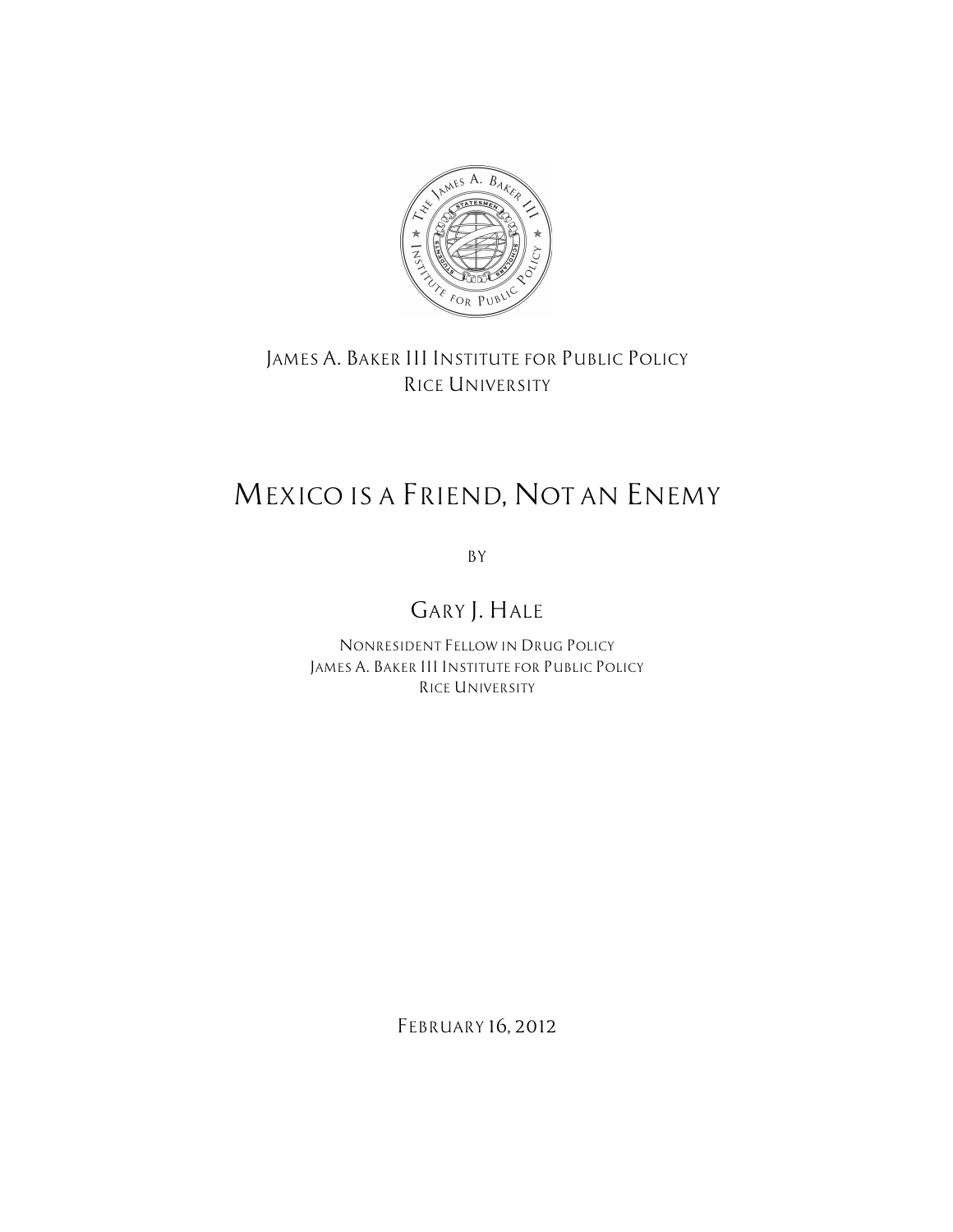*THESE PAPERS WERE WRITTEN BY A RESEARCHER (OR RESEARCHERS) WHO PARTICIPATED IN A BAKER INSTITUTE RESEARCH PROJECT. WHEREVER FEASIBLE, THESE PAPERS ARE REVIEWED BY OUTSIDE EXPERTS BEFORE THEY ARE RELEASED. HOWEVER, THE RESEARCH AND VIEWS EXPRESSED IN THESE PAPERS ARE THOSE OF THE INDIVIDUAL RESEARCHER(S), AND DO NOT NECESSARILY REPRESENT THE VIEWS OF THE JAMES A. BAKER III INSTITUTE FOR PUBLIC POLICY.*

*© 2012 BY THE JAMES A. BAKER III INSTITUTE FOR PUBLIC POLICY OF RICE UNIVERSITY*

*THIS MATERIAL MAY BE QUOTED OR REPRODUCED WITHOUT PRIOR PERMISSION, PROVIDED APPROPRIATE CREDIT IS GIVEN TO THE AUTHOR AND THE JAMES A. BAKER III INSTITUTE FOR PUBLIC POLICY.*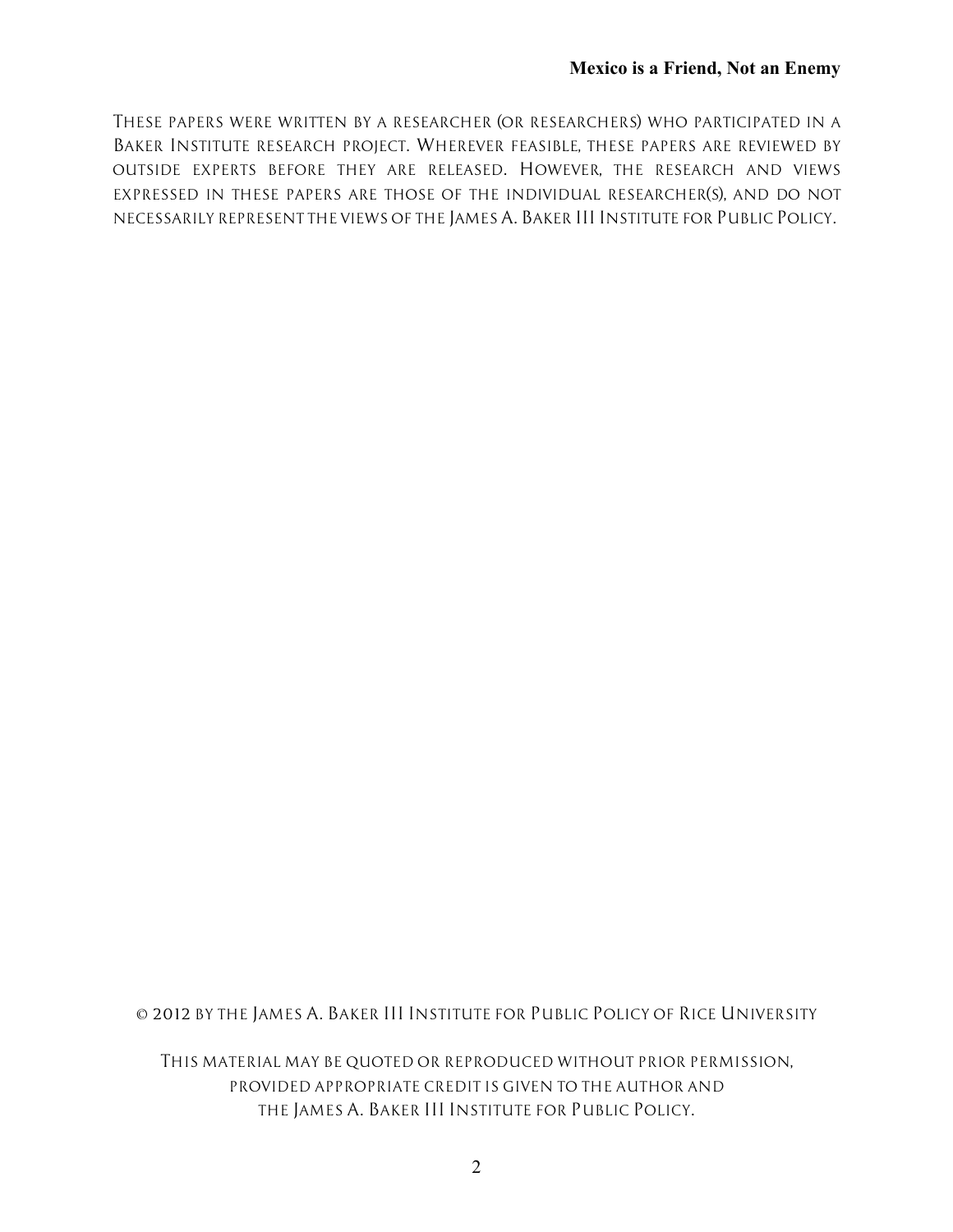#### **No Threat**

On Jan. 31, 2012, the nation's chief of national intelligence, James R. Clapper, provided testimony before the Senate detailing the global threats to U.S. national security.<sup>1</sup> During his remarks he covered numerous threats ranging from terrorism, nuclear proliferation, cyber attacks and counterintelligence penetrations as being among the many challenges faced by our nation, mostly from external sources. When it related to our hemisphere, and more specifically our southern neighbor, the intelligence assessment provided language indicating that Mexico, and violent events transpiring in that country, are not a specific threat to the United States.

Clapper's testimony appears to be an objective and well-balanced review of the security situation facing both nations and goes a long way to dispel the myth that Mexico's drug cartel violence is uncontrollably spilling over and into the United States. While some spillover violence does in fact occur, it is generally confined to the border region, most specifically near the border city pairs, and rarely reaches the interior of the United States in such a manner that should cause alarm or incite fears of threats to national security, when compared to jihadist terrorism or other extremists that publicly proclaim their desire to kill Americans.

#### **No Spillover**

Clapper also noted in his testimony that "*U.S. officials and citizens in Mexico* are at increased risk [of being victimized] because of generalized violence," validating the idea that the risk of being affected by cartel violence is largely a result of the voluntary presence of Americans inside of Mexico, especially in the vicinity of transportation corridors or other conflict zones that are being contested by the drug cartels.

On Feb. 8, 2012, the U.S. State Department issued a travel alert in which it stated that "the Mexican government makes considerable effort to protect U.S. citizens and other visitors … and there is no evidence that Transnational Criminal Organizations (TCOs) have targeted U.S. visitors and residents [in Mexico] based on their nationality." The alert further warns that the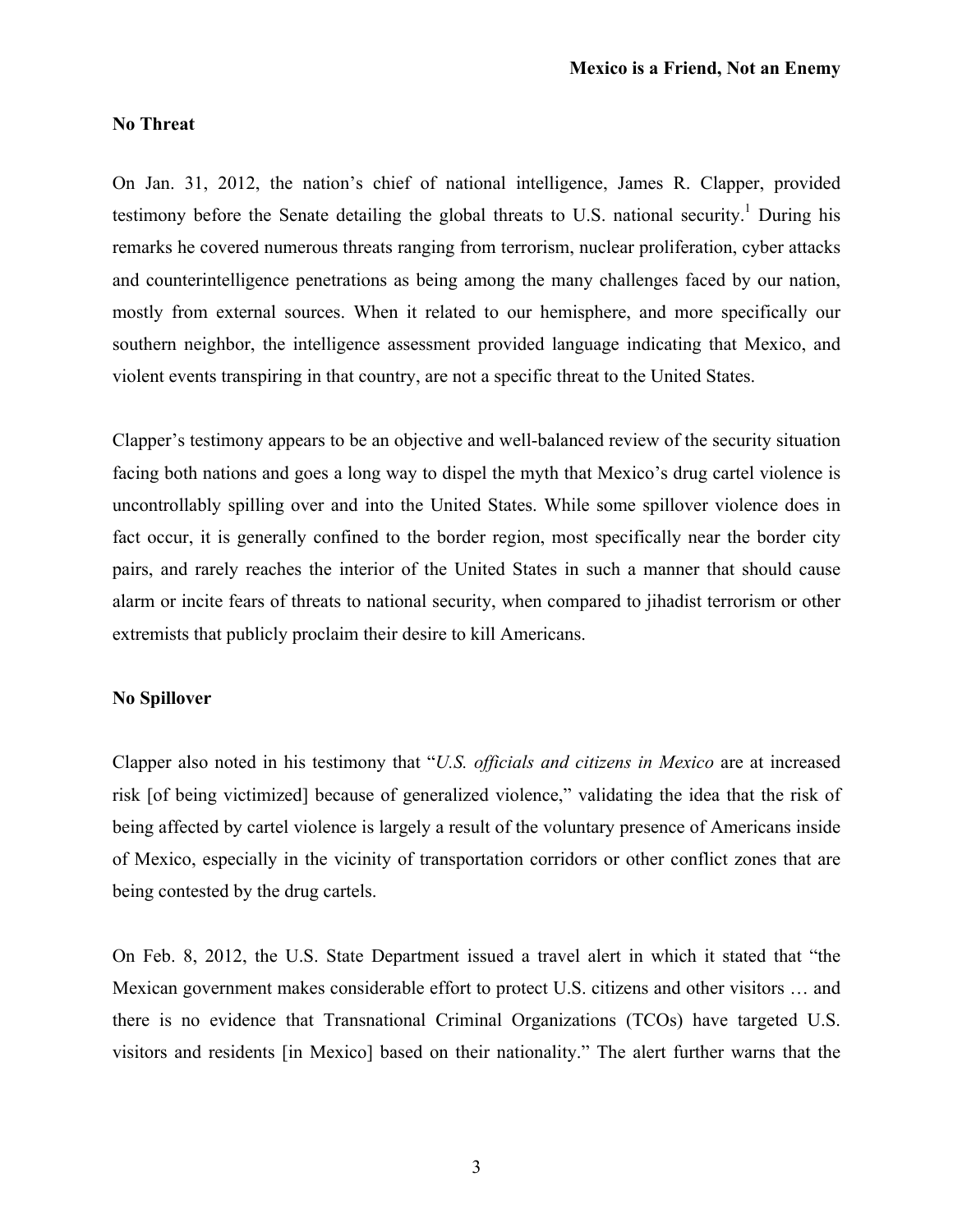"TCOs themselves are engaged in a violent struggle to control drug trafficking routes … as a result, crime and violence are reported to be serious problems throughout the country."<sup>2</sup>

There is no doubt that Mexican cartels are also involved in drug transportation and distribution within the United States, but Clapper concluded in this assessment that "we are not likely to see the level of violence that is plaguing Mexico spill across the U.S. border. We assess that traffickers are wary of more effective law enforcement in the United States. Moreover, the factor that drives most of the bloodshed in Mexico—competition for control of trafficking routes and networks of corrupt officials—is not widely applicable to the small retail drug trafficking activities on the U.S. side of the border."

#### **No "Taxes"**

The fundamental difference between what happens in Mexico and what happens in the United States lies with the location of, and the reason for, the violence. This premise explains why the same level of drug-related violence is not rampant in the United States. The reason is that once the drugs are in the United States, there is little to fight over; a drug delivered (inside the United States) is a drug sold. End of story.

The core of the problem in Mexico is related to the desire of the cartels to conquer and dominate the parts of the republic through which drugs enter the country via the Pacific and southern border states; and the points at which they exit the country, at the U.S.-Mexico border as well as points in between. However, the purpose for dominating the territory is to generate revenue from the rights-of-passage, called *piso* or *cuota*, that result from the taxation of traffickers moving drugs along those entry, intermediate, and exit routes.

The violence is a manifestation of the contest for dominance of those routes, ergo: "To the victor go the spoils." And in this case, the *piso* revenues are a significant portion of income that serve to increase the organizational net worth—enormous sums that are obviously worth the bloody fight among traffickers.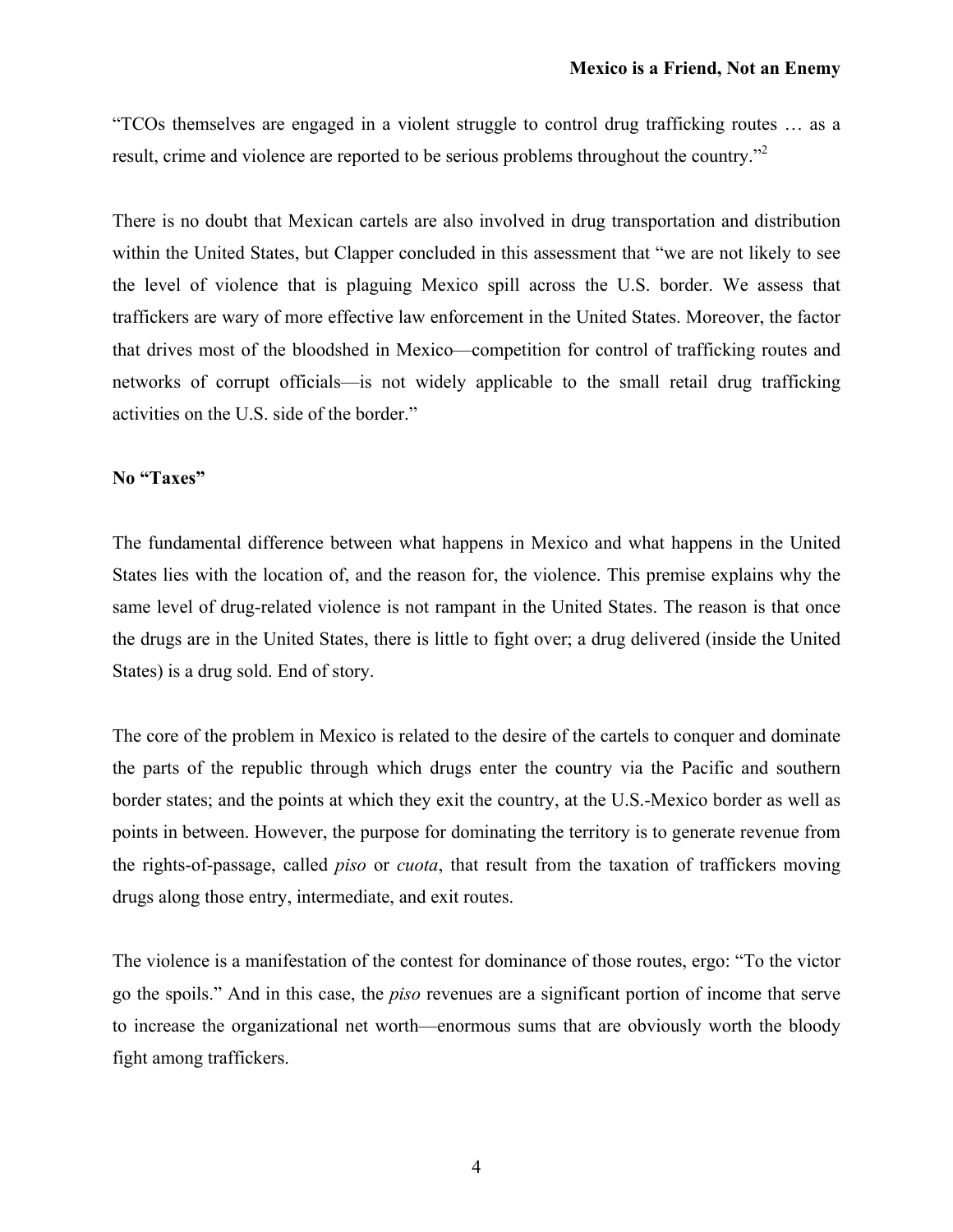## **No Violence**

A Mexican research group called the Consejo Ciudadano para la Seguridad Pública y la Justicia Penal (Citizens Council for Public Safety and Criminal Justice) reported in January 2012 that Ciudad Juarez, Chihuahua, ended its three-year reign as the homicide capital of the world and that it had recently dropped to the number two spot in that ranking.<sup>3</sup> The findings released at the end of January revealed that drug-related homicides in Mexico had risen to a high of more than 15,000 in 2010 but had dropped to approximately 12,000 as of Oct. 1, 2011. The study reported that San Pedro Sula, Honduras, replaced Ciudad Juarez as the most deadly city in the world as of Dec. 31, 2011.

Those comparisons aside, it is an undisputed fact, and Clapper notes, that most of the violence and killings in Mexico are the result of trafficker-on-trafficker violence, for the reasons noted above. While there is a notable amount of trafficker-on-government violence in Mexico, a significant portion of those activities is usually attributed to retribution by cartel members against corrupt law enforcement or military officials.

Trafficker-on-civilian victimization, the third category of violence within Mexico, is almost always a result of innocent third-party civilians being caught in the crossfire, literally and figuratively.

There is little-to-no similarity between Mexico's homicide statistics and those that are directly related to drug trafficking, or that are committed for any other reason, in the United States. The Citizens Council for Public Safety and Criminal Justice reported that in 2011, New Orleans was the most dangerous city in the United States, coming in 21st in the world with a murder rate of 58 homicides per 100,000 people. Detroit ranked 30th with 48 murders per 100,000 people, St. Louis 43rd with 35 murders per 100,000 people, and Baltimore was in the 48th spot with 31 murders per 100,000 people. When the data is viewed objectively, it is an exaggeration to say that Mexico's drug-related violence is spilling over into the United States.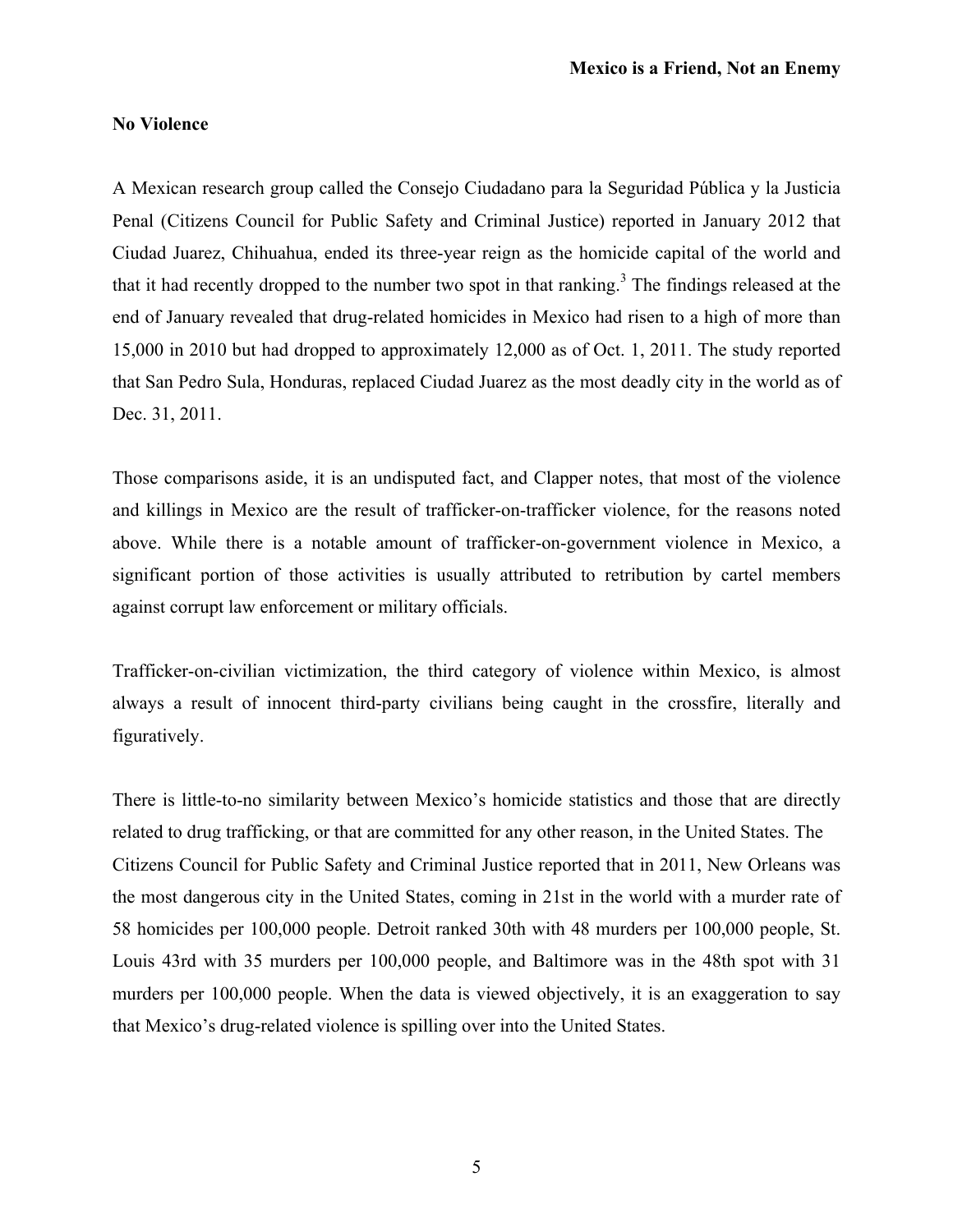## **No Terrorists**

While some in the U.S. government have called for designating Mexico's drug cartels as Foreign Terrorist Organizations, <sup>4</sup> a legal definition that would enable the United States to hunt and kill anyone so labeled, Clapper ignores this issue in his testimony and instead more adequately defines the cartels wars as internecine battles between criminal organizations.

Clapper's analysis recognizes that Mexico's government remains committed to fighting the country's drug cartels and has taken concrete steps aimed at strengthening the judicial system through a conversion to an accusatory system and applying the rule of law, an evolutionary process that is slowly taking root in Mexico and that is expected to continue its slow crawl into the new *sexenio*, or six-year presidential term.

To this end, during the administration of President Felipe Calderón, the government of Mexico continued dismantling drug cartel leadership structures and captured or killed more than half of the traffickers on the nation's most wanted list. <sup>5</sup> Calderón reported in his *Quinto Informe Anual de Gobierno* (Fifth State of the Union Address) that 23 of the 37 "most wanted" traffickers had been arrested or killed by Mexican counter-drug authorities in 2011. Clapper reiterated in his testimony to the U.S. Senate that since December 2009, Mexican military and police units have killed or captured at least five senior cartel leaders.

Clapper also noted that during the last six years, Mexican federal police and military operations have dismantled several of the longstanding cartels, and that others have degraded and split into a number of independent factions. This has had a debilitating effect on the Mexican drug cartels, giving rise to the *bandas criminales* phenomenon previously seen in Colombia after the defeat of the Medellin and Cali cartels, where the two larger conglomerates fractured and restructured into several dozen smaller groups, ultimately leading to a diminished level of violence in Colombia.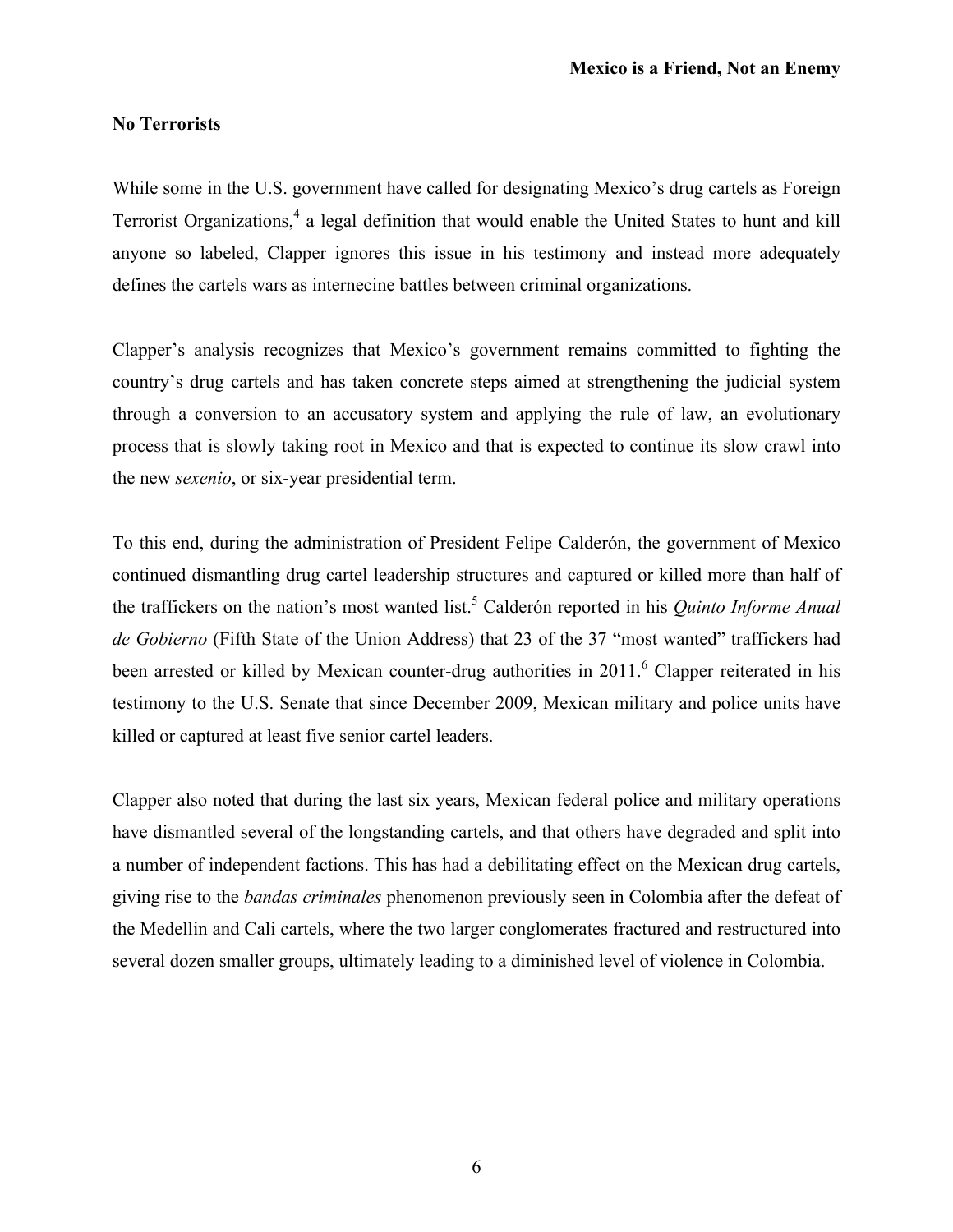# **No Fears**

The Clapper analysis, which reflects the combined wisdom of the federal law enforcement and military and intelligence community agencies of the United States, should lend further credence to the argument that Mexican drug cartels, and Mexico as a nation, do not represent a threat to our national security interests.

In my opinion, this report is the first objective view of the Mexico drug violence problem that has been generated by our government in recent years. The analysis puts media and political hyperbole aside and accurately paints the drug violence situation as being a conflict fueled solely by criminal greed, as opposed to ideological or insurrectionist motivations directed against U.S. interests, whether they are in Mexico or in the American homeland. The clarity of the statements made by Clapper will undoubtedly go a long way toward diffusing the tensions that could otherwise negatively shape the U.S.-Mexico relationship when Mexico's new government takes office less than one year from now.